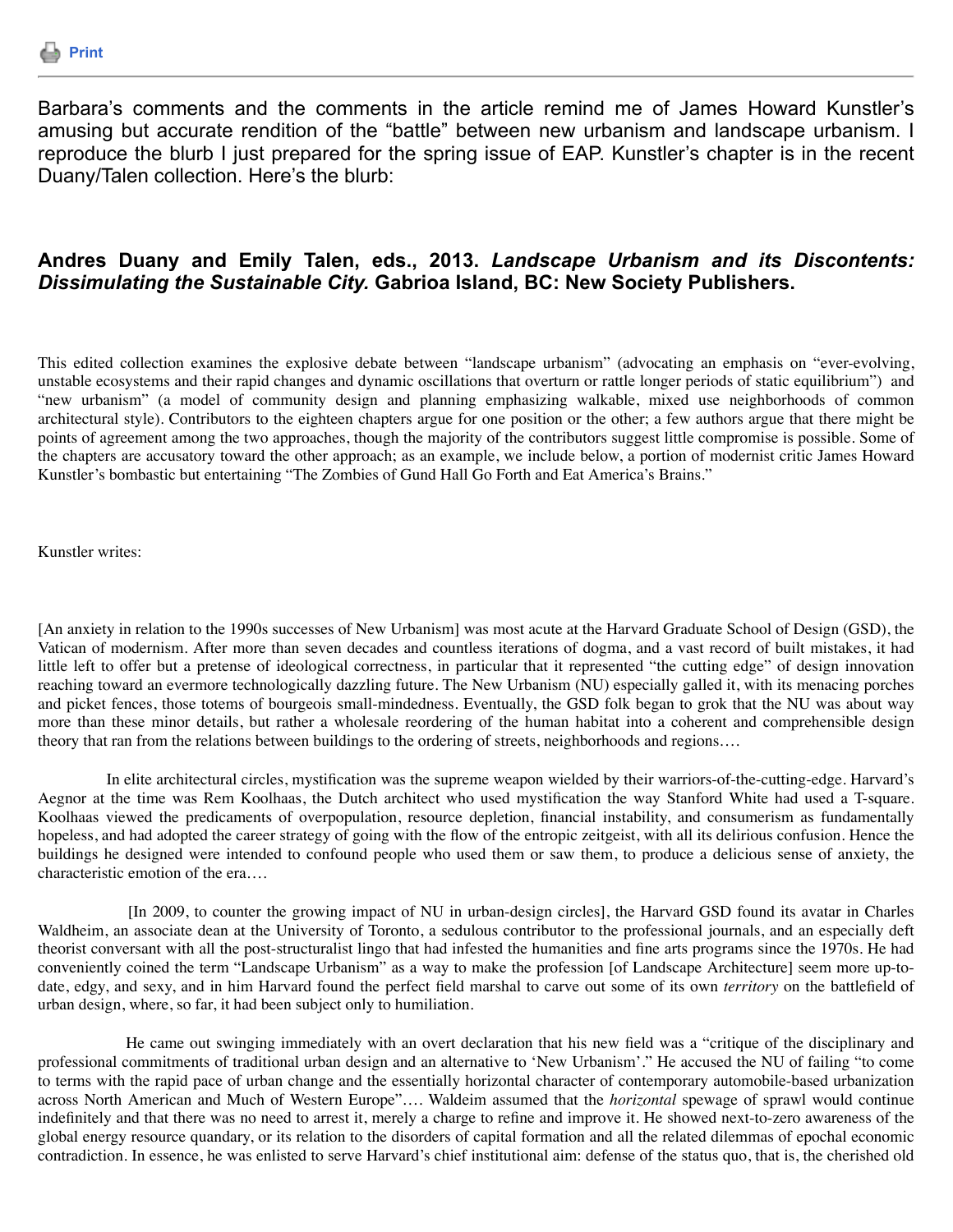dogmas of modernism The giveaway was in his statement that LU amounted to "a critical and historically informed rereading of the environmental and social aspirations of modernist planning and its most successful models" (pp. 125-26; 133-34).

Dr. David Seamon Professor of Environment-Behavior & Place Studies Department of Architecture 211 Seaton Hall Kansas State University Manhattan, KS 66506-2901 785-532-5953 [triad@ksu.edu](mailto:triad@ksu.edu) [www.arch.ksu.edu/seamon/](http://www.arch.ksu.edu/seamon/) <http://ksu.academia.edu/DavidSeamon>

**From:** ACS is a new scholarly forum on architecture and spiritualit [mailto:AM-CARC-ACS-L@LISTSERV.TAMU.EDU] **On Behalf Of** Barbara Ruys **Sent:** Wednesday, February 19, 2014 12:39 AM **To:** AM-CARC-ACS-L@LISTSERV.TAMU.EDU **Subject:** Re: NY Times opinion article: "Professors, We Need You!"

Dear ACS members,

I enjoyed this opinion article. When I was in graduate school at Harvard in the 80's, it often seemed that the more obscure the verbiage, the more the architect was respected as a deep thinker. Some of it seemed to slipped into 'emperor's new clothes' territory.

I had to laugh at this observation from the article:

"As experiments, scholars have periodically submitted meaningless gibberish to scholarly journals — only to have the nonsense respectfully published."

The encouragement for us to reach out to the general public and beyond the narrow confines of our disciplines is very health. I would love to know of blogs and other writing that our members are providing for the general public. warmly, Barbara Ruys

Barbara Ruys, Adjunct Instructor NSAD Newschool of Architecture & Design Architect, LEED AP

[bruys@newschoolarch.edu](mailto:bruys@newschoolarch.edu) [bruys@plumtreeproductions.com](mailto:bruys@plumtreeproductions.com) 858-274-4229